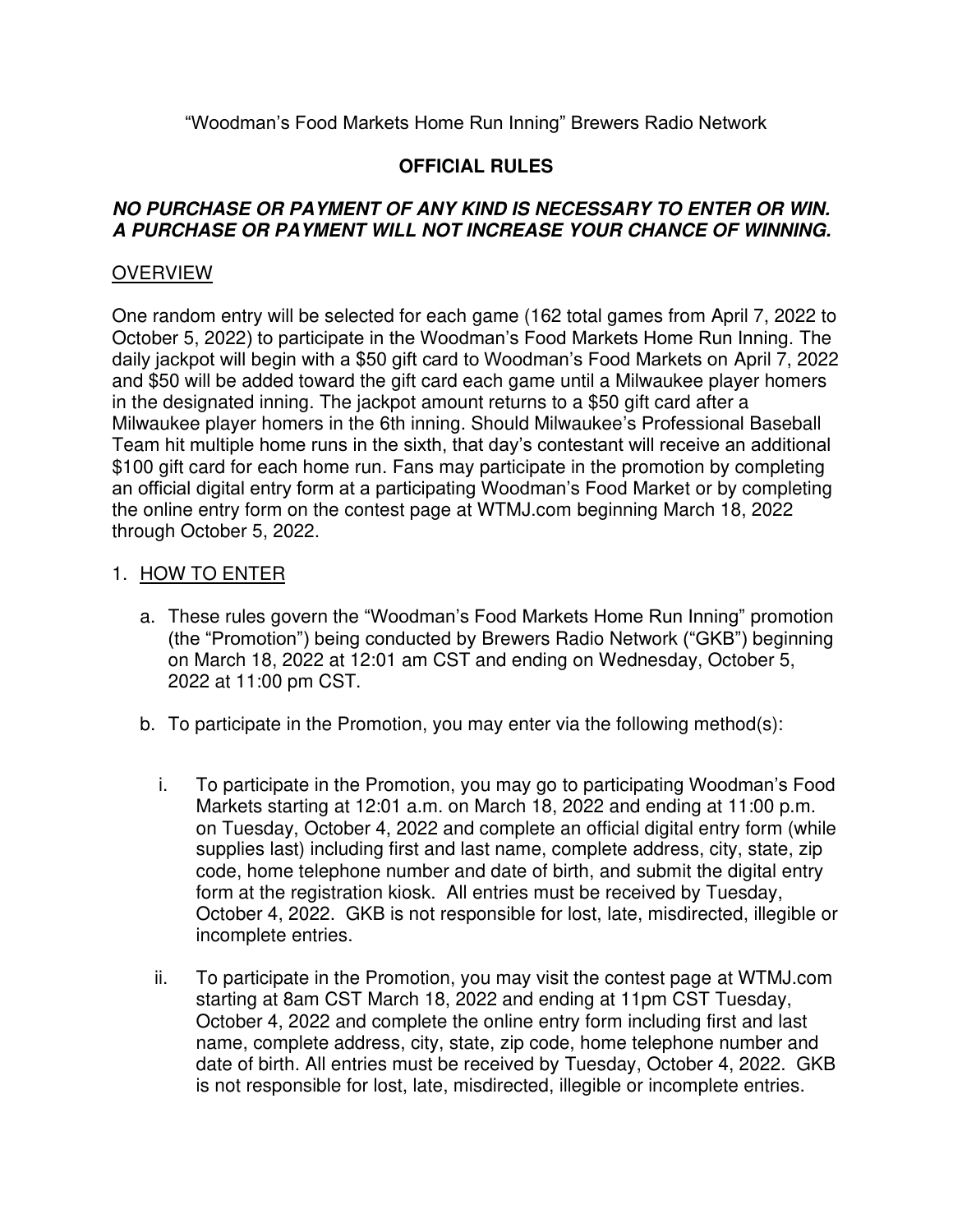c. Participants may enter by either means shown above for the Promotion but may only be a qualifier and winner once.

# 2. ELIGIBILITY RESTRICTIONS

- a. The Promotion is open to all persons who are 18, U.S. Residents and who reside in the state of Wisconsin. Employees of GKB, its subsidiary and affiliated entities, GKB's advertising and promotional agencies, its participating sponsors (Woodman's Food Markets), other radio stations in the Milwaukee metropolitan area and the members of their immediate families (spouse, parents, siblings, or children) and/or households (whether related or not) are ineligible to participate or win. This Promotion is subject to all applicable federal, state and local laws and regulations and is void where prohibited.
- b. Listeners are eligible to win a prize in a Promotion conducted by GKB only once every seven (7) days and only once every thirty (30) days if the prize is valued over \$600. Only one (1) winner per household is permitted in any GKB promotion.
- c. The winner must provide valid government-issued photo identification and provide his or her complete address, date of birth and phone number to claim a prize.
- d. Entrants are required to provide truthful information and GKB will reject and delete any entry that it discovers to be false or fraudulent. GKB will disqualify any entry from individuals who do not meet the eligibility requirements.

# 3. PRIZES

- a. Woodman's gift certificates will be awarded in this Promotion. Each prize will be awarded as outlined below:
- b. The daily jackpot will begin with a \$50 gift certificate to Woodman's Food Markets
	- i. \$50 will be added toward the gift certificate each game until a Milwaukee player homers in the designated inning  $(6<sup>th</sup> inning)$
	- ii. Jackpot amount returns to a \$50 gift certificate after a Milwaukee player homers in the  $6<sup>th</sup>$  inning
	- iii. Should Milwaukee hit multiple home runs in the  $6<sup>th</sup>$  inning, that days contestant will receive an additional \$100 gift certificate for each home run
- d. The gift certificate will be subject to the terms and conditions as set forth by the issuer of the gift certificate.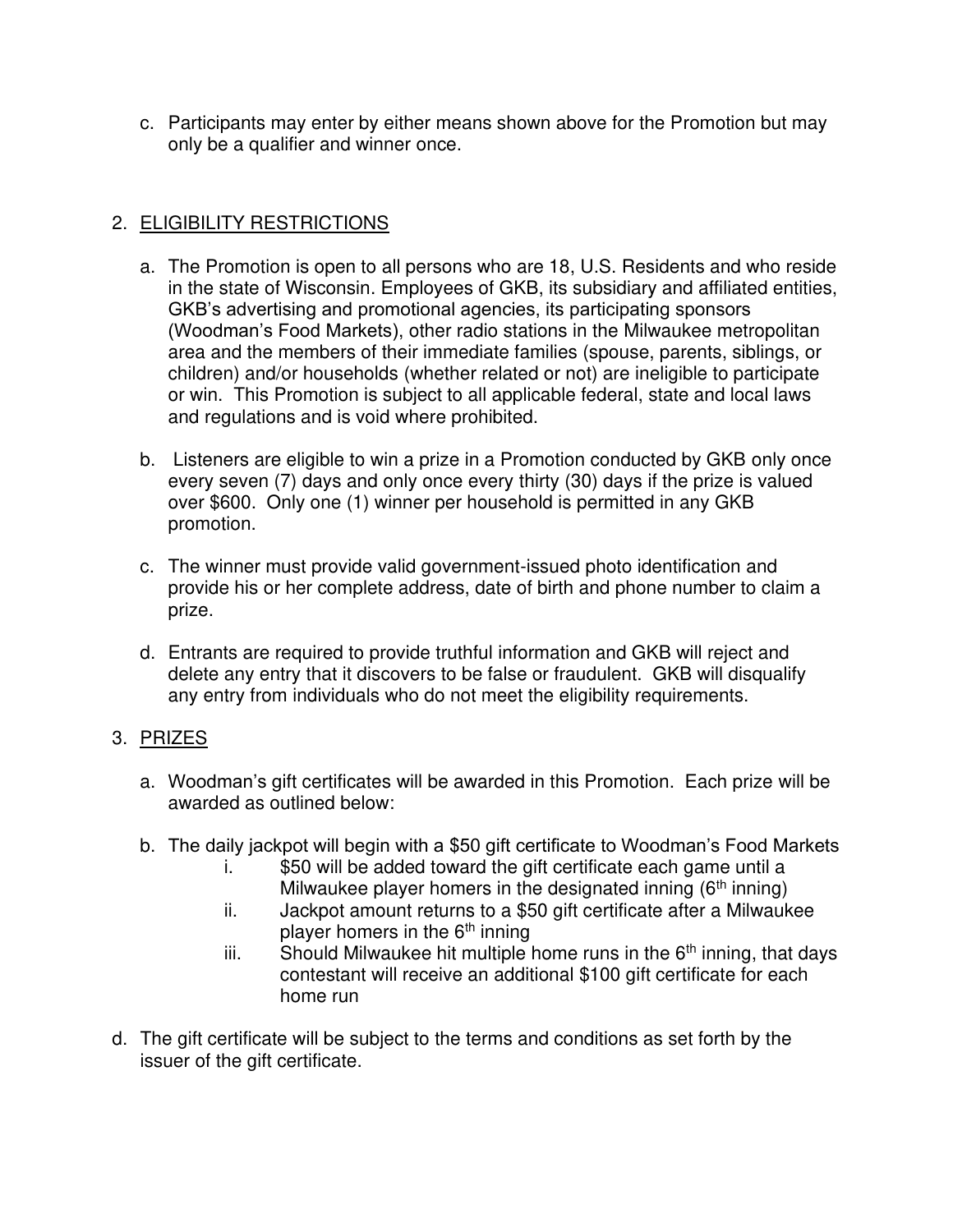- e. In the event that a prize or prize certificate is mailed to the winner, it will be with the prior written consent of the winner and therefore, winner assumes the risk of its loss. GKB is not responsible for the safe arrival of a prize or prize certificate.
- f. There is no substitution, transfer or cash equivalent for prizes, except that GKB may, at its sole discretion, substitute prizes or cash of comparable value. The prizes are expressly limited to the item(s) listed above and unless otherwise expressly specified, do not include taxes, gratuities or any other expenses. Other restrictions may apply.

## 4. WINNER SELECTION AND NOTIFICATION

- a. Decisions of GKB management with respect to the Promotion are final.
- b. One total random entry will be selected for each game (162 total games from April 7, 2022 to October 5, 2022) from the eligible entries whether completed at a participating Woodman's Food Market or online at WMTJ.com and under the supervision of Good Karma Brands to be the Woodman's Homerun Inning Contestant during the sixth inning for that specific game. All eligible entries will be pooled together from both forms of entry. If the Milwaukee Professional Baseball Team hits a homerun during the  $6<sup>th</sup>$  inning, the contestant will win a prize as outlined above depending on when the last homerun in the  $6<sup>th</sup>$  inning was hit or how many homeruns on that specific day in the  $6<sup>th</sup>$  inning. One prize per person, per household, or family over the course of the contest.
	- c. A maximum of (162) prizes could be awarded in this promotion if a homerun is hit in the  $6<sup>th</sup>$  inning during each Milwaukee Professional Baseball Team's game throughout the 2022 regular season.
	- d. In the event that Milwaukee's Professional Baseball Team does not hit a homerun in the  $6<sup>th</sup>$  inning of any baseball game during the 2022 regular season, Good Karma Brands will select (1) random entry from those who have entered to win a Woodman's gift card valued up to \$50.
	- e. In the event that a game is rescheduled to a different date, the original winner that was selected for that game will remain the same. A new winner will not be taken if a game is rescheduled.
- f. Final winners will be determined by Wednesday, October 5, 2022.
- g. Odds of winning a Qualifying Prize depends upon the number of eligible digital entries received at Woodman's Food Markets and eligible and complete online entry forms on the contest page at WTMJ.com. All entries become property of the sponsor.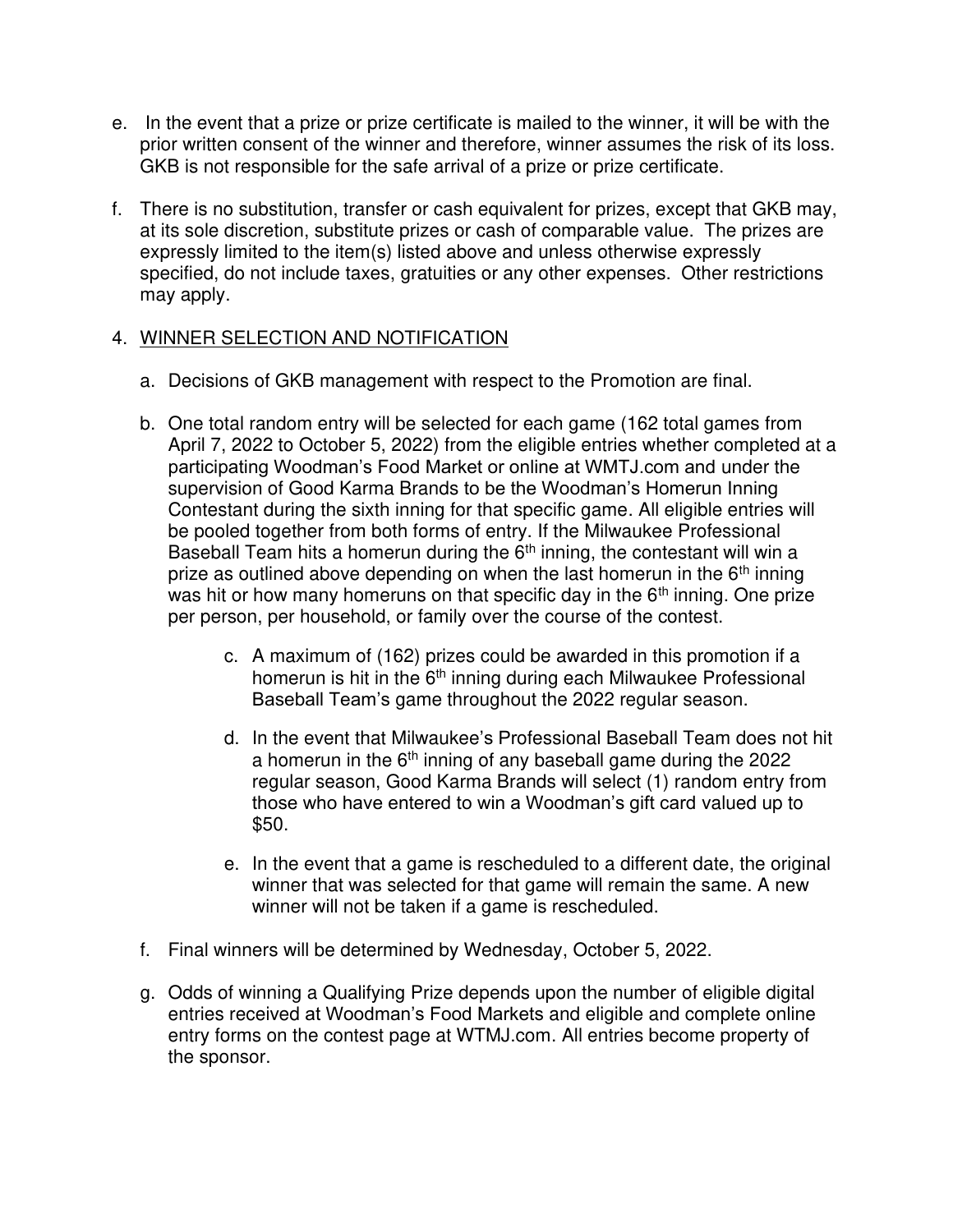- h. The winner will be contacted by phone. Winners must sign and return a W9 if the prize they win is over \$600. Good Karma Brands Milwaukee/WTMJ will mail winners prizes upon notification and completion of required forms (Social Security Number is required if prize is over \$600). Prizes not claimed by October 31, 2022 become the property of Good Karma Brands Milwaukee.
- i. The winner must execute and return any required affidavit of eligibility and/or liability/publicity release within ten (10) days of winning or prize will be forfeited. If a potential winner cannot be contacted, fails to sign and return the required affidavit of eligibility and/or liability/publicity release within the required time period, or if a prize or prize notification is returned as undeliverable, the potential winner forfeits the prize.

## 5. CONDITIONS

- a. Payments of all federal, state and local taxes are solely the responsibility of the winner. The winner will be required to complete and submit an IRS Form W-9 with the winner's full Social Security Number or the equivalent for receipt of any prize valued at \$600 or more or for any prizes awarded by GKB in a calendar year with an aggregate value of \$600 or more. Failure to submit a complete W-9 or equivalent will result in forfeiture of the prize. Such winnings of \$600 or more will be reported to the IRS.
- b. By participating in the Promotion, the winner agrees to have the winner's name, voice and likeness used in any advertising or broadcasting material relating to the Promotion without additional financial or other compensation, and, where legal, to sign a publicity release confirming such consent prior to acceptance of the prize.
- c. Prior to awarding any prize(s) or prize certificate(s), GKB, in its sole discretion, may require Promotion winner(s) (and any travel companion(s) or guest(s)) to sign a liability release, agreeing to release and hold harmless GKB, its subsidiary and affiliated entities, their respective officers, shareholders, directors, employees, agents and representatives and all of their successors and assigns from and against any and all claims or liability arising directly or indirectly from the prize and participation in the Promotion.
- d. If for any reason this Promotion cannot be executed as planned, including, but not limited to, as a result of infection by computer virus, tampering, unauthorized intervention, fraud, technical failures, or any other causes beyond the control of GKB that corrupt or affect the security, administration, fairness, integrity or proper conduct of the Promotion, or if the Promotion is compromised or becomes technically corrupted in any way, electronically or otherwise, the Station reserves the right to cancel, terminate, suspend, or modify the Promotion. If the Promotion is terminated before the original end date, GKB reserves the right to select the winner(s) by random drawing from among all eligible non-suspect